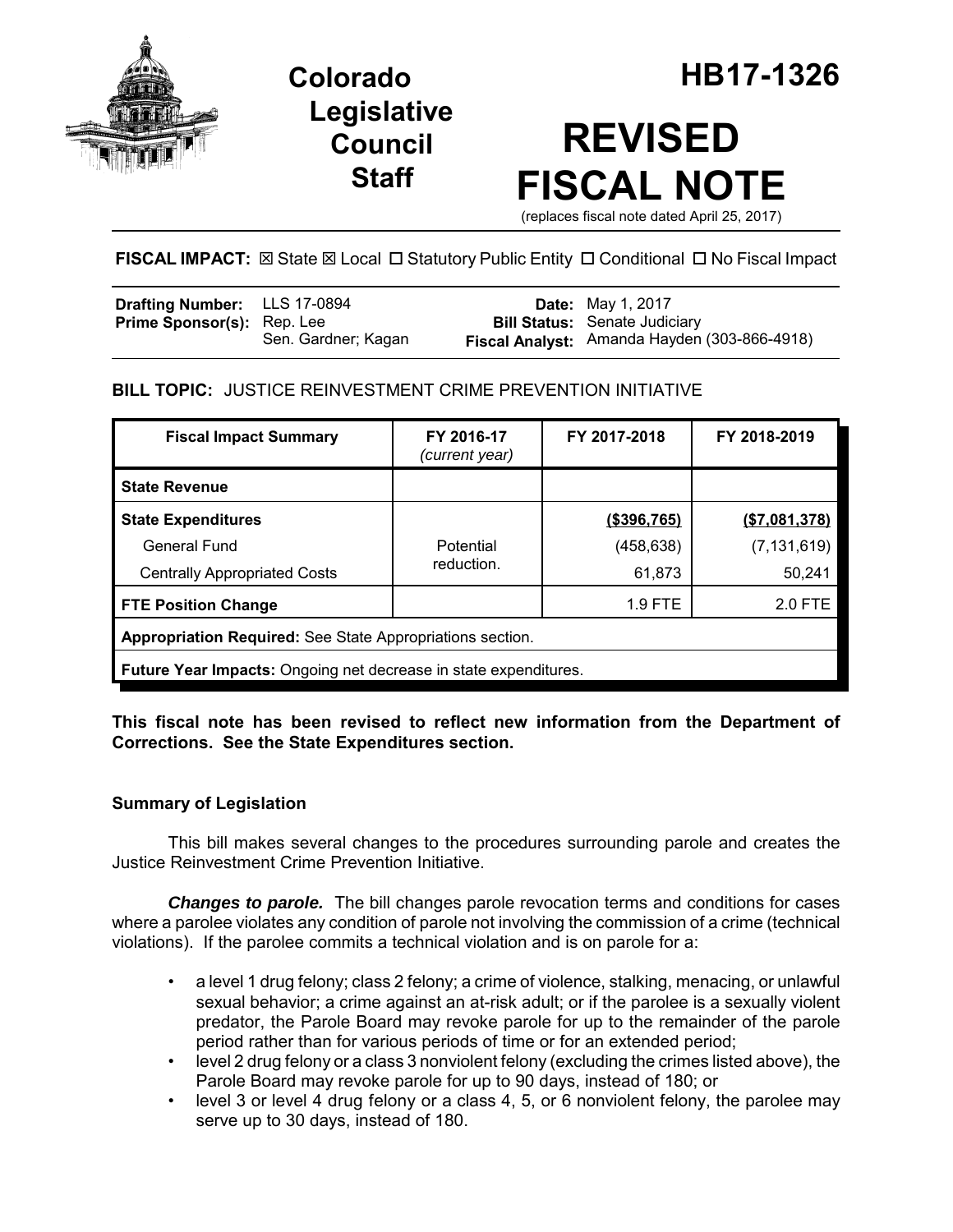The bill changes the maximum time a revoked parolee can be held in the preparole release and revocation facility from 180 to 90 days. The bill repeals the Department of Corrections' authority to operate community return-to-custody facilities. It directs the Parole Board to conduct parole release review in lieu of a hearing, without the presence of the inmate, if the inmate is assessed to be a "low" or "very low" risk and victim notification is not required by law. Prior to parole release hearings, the Division of Adult Parole must conduct a parole plan investigation and inform the Parole Board of the results. If the Parole Board finds the plan inadequate, it may table the parole release decision and require the Division to submit a revised plan within 30 days.

*Justice Reinvestment Crime Prevention Initiative.* The bill creates the Justice Reinvestment Crime Prevention Initiative (initiative) in the Department of Local Affairs (DOLA). Subject to available appropriations, the Division of Local Government must administer the initiative to expand small business lending and provide grants aimed at reducing crime and promoting community development in the target communities of north Aurora and southeast Colorado Springs. The division must report annually to the General Assembly on the progress and outcomes of the initiative. The initiative sunsets on September 1, 2020.

*Small business lending.* On and after July 1, 2017, DOLA must develop and implement the initiative to expand small business lending in the target communities. On or before August 1, 2017, it must issue a request for participation and select one or more nondepository community development financial institution loan funds to participate in the initiative. The bill specifies the terms under which the initiative and any participating loan funds must operate. DOLA may retain up to 15 percent of funding received for small business lending in a loan loss reserve fund.

*Grant program.* On and after July 1, 2017, DOLA must develop and implement a grant program to provide funding to eligible entities for programs, projects, or direct services aimed at reducing crime in the target communities. Within a month of that date, it must issue a request for participation and select a community foundation or foundations to manage the grant program. The bill specifies the roles and responsibilities that the participating foundation(s) must adhere to, and it outlines the permissible uses of grant funding. DOLA must transfer to the community foundation(s) the administrative costs related to managing the grant program, which may not exceed 4 percent of the appropriation.

#### **State Expenditures**

This bill results in a net decrease in state expenditures of \$396,765 in FY 2017-18 and a net decrease of \$7,081,378 in FY 2018-19. It decreases General Fund expenditures in the Department of Corrections (DOC) by \$7,074,682 in FY 2017-18 and \$7,183,209 in FY 2018-19. There is a 1.0 FTE increase in DOC in both years. The bill increases General Fund expenditures in DOLA by \$6,677,917 and 0.9 FTE in FY 2017-18 and by at least \$101,831 and 1.0 FTE in FY 2018-19. These impacts are shown in Table 1 and discussed below.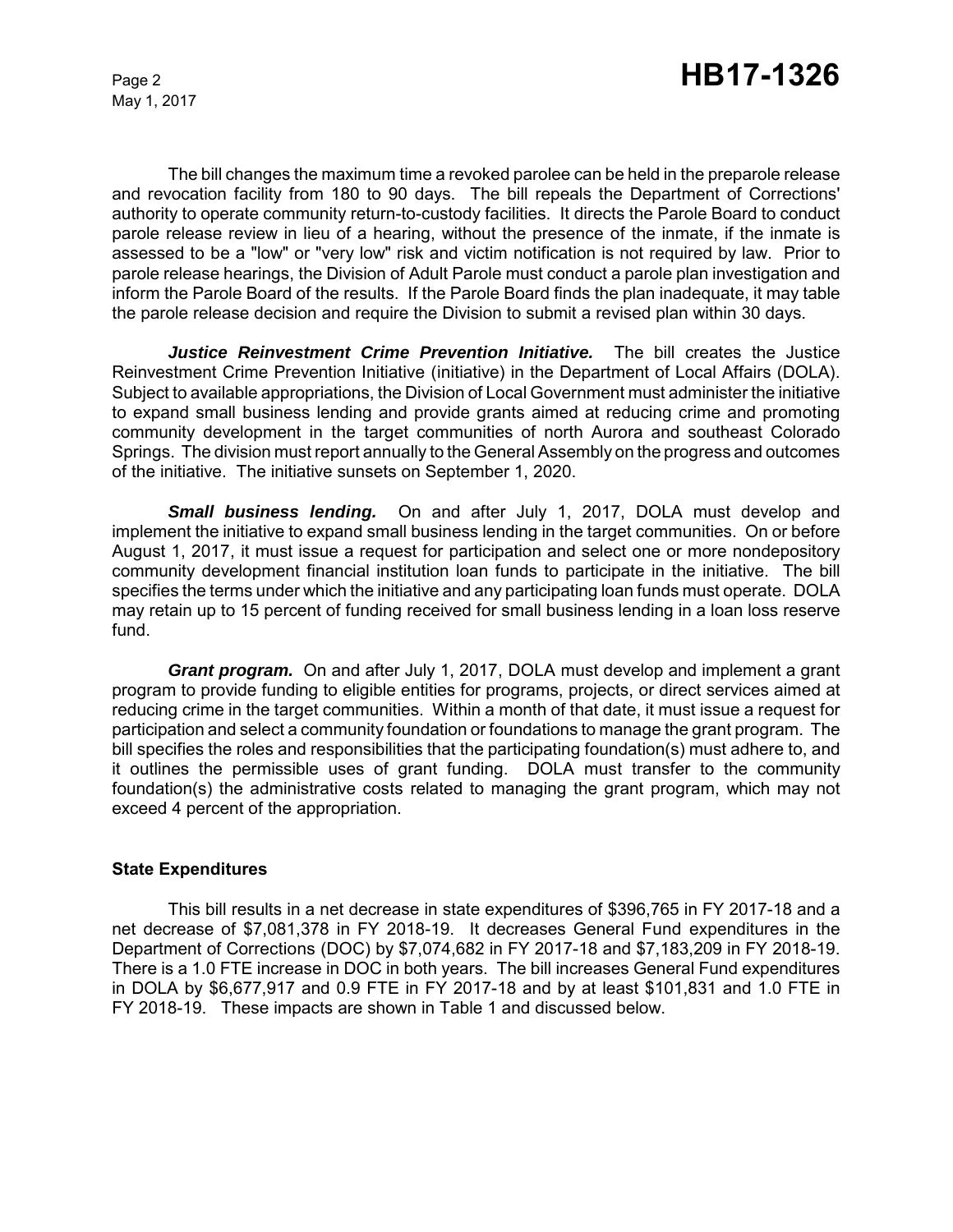| Table 1. Expenditures Under HB17-1326              |               |               |  |  |  |  |
|----------------------------------------------------|---------------|---------------|--|--|--|--|
| <b>Cost Components</b>                             | FY 2017-18    | FY 2018-19    |  |  |  |  |
| <b>Department of Corrections</b>                   | (\$7,074,682) | (\$7,183,209) |  |  |  |  |
| <b>Personal Services</b>                           | 45,319        | 45,319        |  |  |  |  |
| <b>FTE</b>                                         | 1.0 FTE       | 1.0 FTE       |  |  |  |  |
| <b>Operating Expenses and Capital Outlay Costs</b> | 5,653         | 950           |  |  |  |  |
| <b>Computer Programming</b>                        | 103,824       |               |  |  |  |  |
| Centrally Appropriated Costs*                      | 12,357        | 12,357        |  |  |  |  |
| <b>Prison Bed Reduction</b>                        | (7, 241, 835) | (7, 241, 835) |  |  |  |  |
| <b>Department of Local Affairs</b>                 | \$6,677,917   | \$101,831     |  |  |  |  |
| <b>Personal Services</b>                           | \$49,447      | \$53,943      |  |  |  |  |
| <b>FTE</b>                                         | 0.9 FTE       | 1.0 FTE       |  |  |  |  |
| <b>Operating Expenses and Capital Outlay Costs</b> | 5,858         | 1,250         |  |  |  |  |
| Travel                                             | 735           | 735           |  |  |  |  |
| <b>Computer Programming</b>                        | 48,288        | 6,592         |  |  |  |  |
| <b>Legal Services</b>                              | 4,753         | 1,426         |  |  |  |  |
| Small Business Lending and Grant Funding           | 6,519,320     | TBD           |  |  |  |  |
| Centrally Appropriated Costs*                      | 49,516        | 37,885        |  |  |  |  |
| <b>TOTAL</b>                                       | (\$396,765)   | (\$7,081,378) |  |  |  |  |

*\*Centrally appropriated costs are not included in the bill's appropriation.*

*Assumptions.* Based on current trends in DOC, the fiscal note assumes that approximately 1,240 non-violent offenders will fall into the 30-day revocation period and 218 non-violent offenders will fall into the 90-day revocation period specified by the bill. The average length of stay for a non-violent offender revoked for a technical parole violation, starting from the date of revocation, is 105 days. All offenders spend on average 14 days in jail after their revocation hearings and approximately 91 days in either community return-to-custody facilities (CRCF) or DOC. The bill eliminates the use of CRCF beds. Because of the shortened 30-day revocation period, the fiscal note assumes that the 1,240 offenders in that category will likely not be revoked at all; instead, they will be sentenced to either short stays in jail or other intermediate sanctions such as jail-based treatment. The 218 offenders in the 90-day revocation period category will spend 15 fewer days in prison. The fiscal note also makes the following assumptions:

- The bill will take effect in June of 2017. There may be a minimal reduction in state expenditures in the current FY 2016-17.
- The reduction in expenditures from jail reimbursements totals \$920,573. This is based on a reimbursement rate of \$54.39 to county jails and accounts for only the 14 days that the approximately 1,240 offenders in the 30-day revocation period category spend in jail after their revocation hearings. The reduction in expenditures is calculated using the average daily population in county jails.
- The reduction in expenditures from private prison beds totals \$3,913,951, based on an average daily rate of \$56.80. This estimate includes 91 fewer days in prison for offenders capped at 30 days and 15 fewer days for offenders capped at 90 days under the bill. The reduction in expenditures is calculated using the average daily population in prison facilities.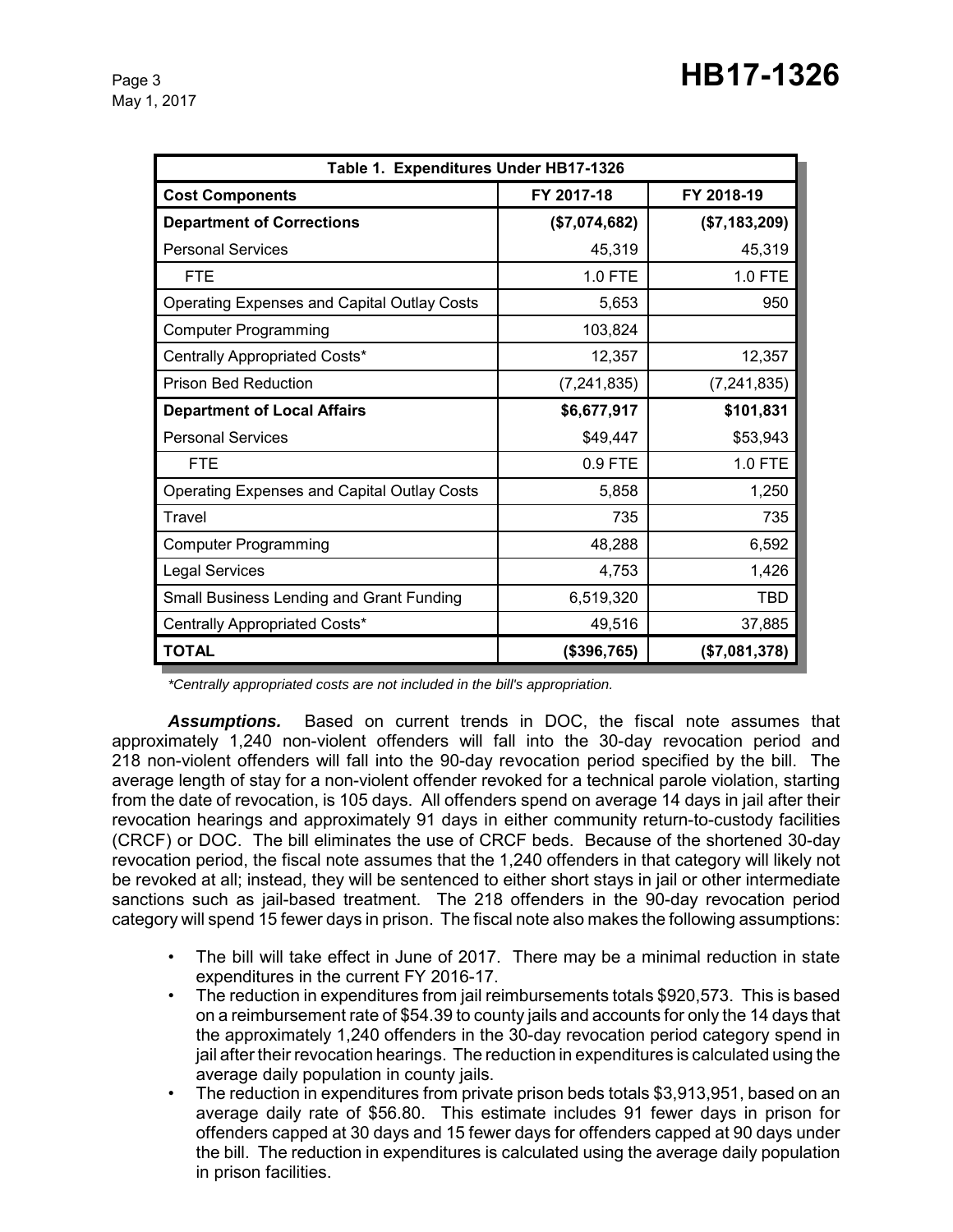The reduction in expenditures from the elimination of CRCF totals approximately \$2,407,311. DOC currently receives \$3,241,110 for CRCF. Some of this funding is used for intermediate sanctions, such as jail-based treatment. The average daily population in CRCF beds for jail-based treatment is 80 offenders. DOC has already received funding for 38 of these beds through an FY 2017-18 decision item. The fiscal note assumes that DOC requires funding to reimburse jails for the remaining 42 beds at \$54.39 per day (or \$833,799 total funds), resulting in an overall decrease in CRCF funds of \$2,407,311. If the Parole Board recommends intermediate sanctions more often in lieu of the 30-day revocation period, DOC may need to request additional funding for jail-based treatment through the annual budget process.

*Department of Corrections.* The Division of Adult Parole within DOC requires an additional administrative assistant to help with parole plan investigations. Standard operating expenses and capital outlay costs have been included. The fiscal note assumes a start date of June 1, 2017; the General Fund pay date shift moves costs into FY 2017-18. DOC requires additional computer programming: approximately 1,008 hours at \$103 per hour to change applications related to Parole Board hearings, time/release action notices, and the Parole Board scheduling system. If the bill results in more frequent technical parole revocations, and therefore more frequent revocation hearings, the Division of Adult Parole, time release operations, and the Parole Board may need to request additional appropriations through the annual budget process.

*Department of Local Affairs.* Beginning July 1, 2017, DOLA requires one additional FTE to administer the small business lending and grant program established by the bill. Operating expenses and capital outlay costs include printing and postage expenses of \$300 to mail program grants, contracts, and annual notices of funding availability. Personal services and operating expenses have been prorated to account for the General Fund pay date shift. Travel expenses assume annual reimbursement of 1,500 vehicle miles traveled in order to provide oversight and management of the program's participants and grantees in Aurora and Colorado Springs. DOLA requires legal services for initial rule-making and ongoing updates and computer programming to allow secure access to its grant application portal for grantees and program participants. The bill appropriates \$6,519,320 for small business lending and grants. Small business loans are capped at \$50,000; grant award size is not specified in the bill. DOLA will determine how many loans and grants to make through the initiative. The fiscal note assumes that all funds will be disbursed in FY 2017-18; total funding for grants and loans in FY 2018-19 is unknown at this time and will depend on future appropriations made by the General Assembly.

*Centrally appropriated costs.* Pursuant to a Joint Budget Committee policy, certain costs associated with this bill are addressed through the annual budget process and centrally appropriated in the Long Bill or supplemental appropriations bills, rather than in this bill. The centrally appropriated costs subject to this policy are estimated in the fiscal note for informational purposes and summarized in Table 3.

| Table 3. Centrally Appropriated Costs Under HB17-1326                |            |            |  |  |  |  |
|----------------------------------------------------------------------|------------|------------|--|--|--|--|
| <b>Cost Components</b>                                               | FY 2017-18 | FY 2018-19 |  |  |  |  |
| Employee Insurance (Health, Life, Dental, and Short-term Disability) | \$16,184   | \$17,059   |  |  |  |  |
| Supplemental Employee Retirement Payments                            | 8.492      | 8,894      |  |  |  |  |
| <b>Indirect Costs</b>                                                | 31.197     | 18,288     |  |  |  |  |
| <b>Leased Space</b>                                                  | 6,000      | 6,000      |  |  |  |  |
| <b>TOTAL</b>                                                         | \$61,873   | \$50,241   |  |  |  |  |